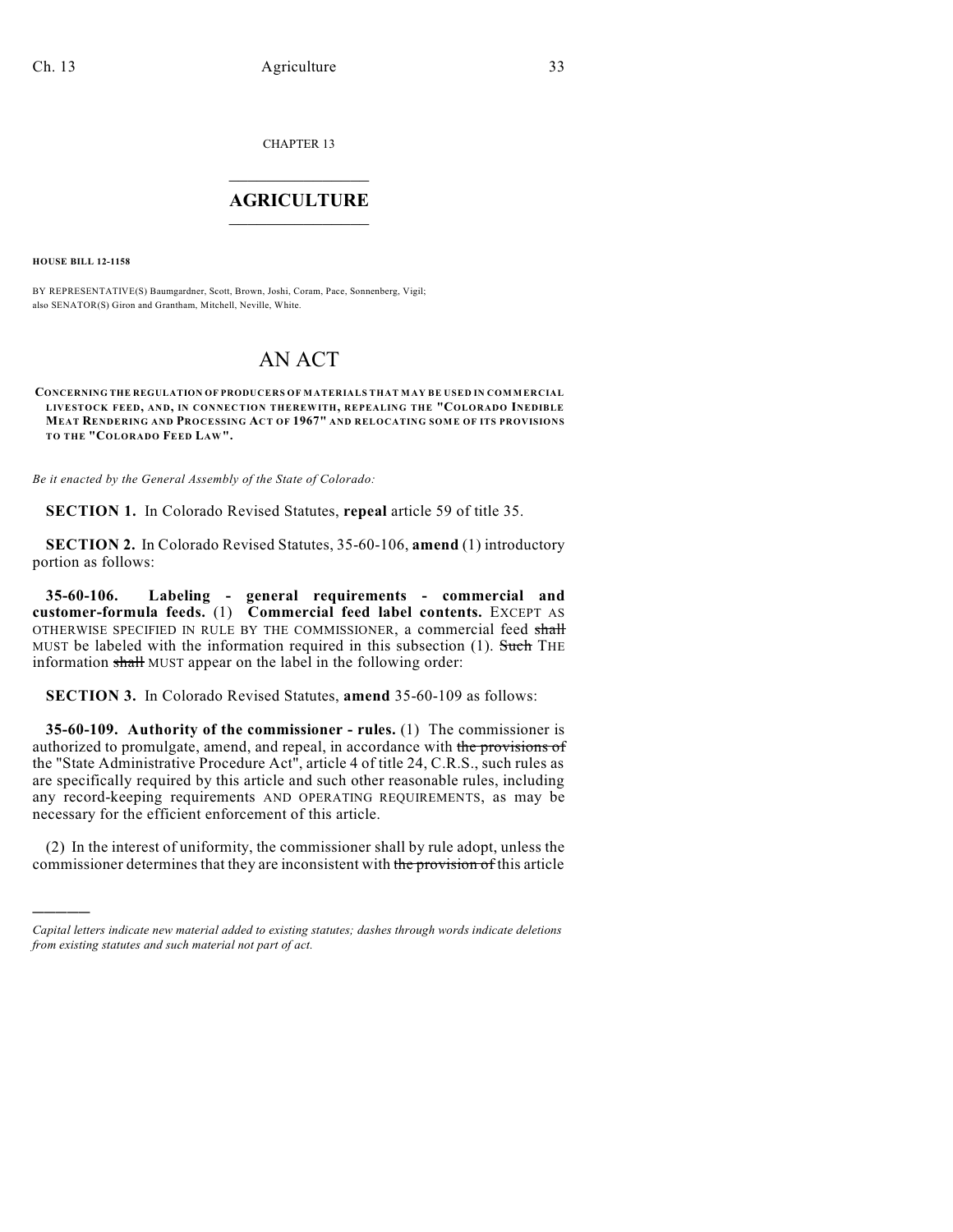or are not appropriate to conditions that exist in this state, the following:

(a) The official definitions of feed ingredients and official feed terms adopted by the association of American feed control officials as published in the official publication of such association; and

(b) The regulations promulgated pursuant to the "Federal Food, Drug, and Cosmetic Act"; except that, if the commissioner determines that any of such definitions, terms, and regulations are inconsistent with the provisions of this article or are not appropriate to conditions in this state, the commissioner shall not adopt them.

 $(2)$  (3) Before the commissioner issues, amends, or repeals any rule authorized by this article, the commissioner shall provide the notice as required by section 24-4-103, C.R.S. After consideration of all views presented by interested persons, the commissioner shall take appropriate action to issue the proposed rule, regulation, or repeal of an existing rule; except that, if the commissioner adopts the official definitions of feed ingredients or official feed terms as adopted by the association of American feed control officials, or rules promulgated pursuant to the "Federal Food, Drug, and Cosmetic Act", such additional notification shall not be required.

**SECTION 4.** In Colorado Revised Statutes, **amend** 35-60-111 as follows:

**35-60-111. Detained feeds.** (1) **Stop distribution, manufacture, or use as feed.** When the commissioner has reasonable cause to believe any lot of feed is in violation of any of the provisions of this article or any rules promulgated pursuant thereto TO THIS ARTICLE, the commissioner may issue and enforce a written or printed "stop distribution, manufacture, or use as feed" order, warning any distributor, manufacturer, or feeder of the lot of feed not to distribute, use as feed, or dispose of such feed in any manner until written permission is given by the commissioner or the court. The commissioner shall release the lot of feed subject to the order when such THE APPLICABLE provisions and rules have been complied with. If the distributor does not come into compliance within thirty days, the commissioner may begin, or upon request of the distributor, manufacturer, or feeder shall begin, proceedings for condemnation.

(2) **Condemnation and confiscation.** Any lot of feed not in compliance with the provisions of this article or rules promulgated pursuant thereto shall be TO THIS ARTICLE ARE subject to seizure on complaint of the commissioner to a court of competent jurisdiction in the district or county where the feed is located. In the event IF the court finds the feed to be in noncompliance with this article or rules promulgated pursuant theretor TO THIS ARTICLE and orders the condemnation of such feed, it shall MUST be disposed of in any A manner consistent with the quality of the feed and the laws of this state; except that such THE COURT SHALL NOT ORDER THE disposal of the feed shall not be ordered by the court without first giving the distributor or other claimant an opportunity to apply to the court for release of the feed or for permission to process or relabel the feed to bring it into compliance with this article or rules promulgated pursuant thereto TO THIS ARTICLE.

**SECTION 5. Effective date.** This act takes effect July 1, 2012.